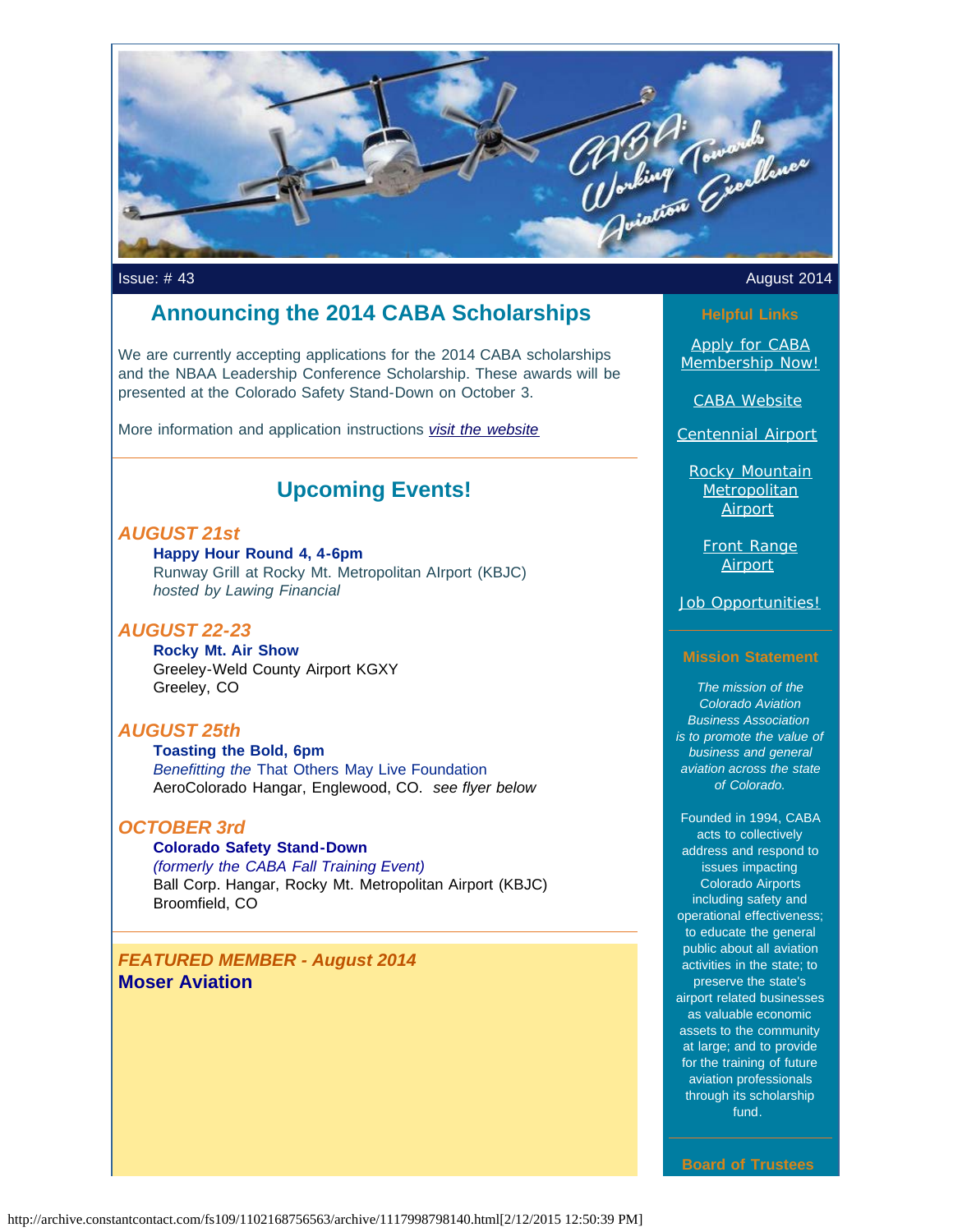

*Marty and Sara Moser*

At Moser Aviation, safety is the core value. It's hard for it not to be when the company is a family business, and the tight knit community of employees that work there are an extension of that family. Safety is not only the essence of the company, but also is a reflection of the business as it effects each and every client, those that put their trust in Moser Aviation to transport them safely to their destinations.

Moser Aviation provides private charter services to locations throughout the United States. They maintain a straightforward business that models a high quality standard and a "no frills" attitude. In this way, they are able to keep some of the industry's lowest rates for charter services. They don't mandate all the extras; and therefore, don't ask their clients to pay for more than they have to, consequently, maintaining excellent service and trusting client relationships.

Being a small family business does not at all limit the dreams for Moser Aviation's future. Currently chartering two Hawker 400's and managing another, the plan is not to grow by acquiring and offering all types of aircraft, but to remain in the mid-size category. This reiterates the "safety first" motto in that all of Moser Aviation's employees, pilots, and aircraft mechanics are specialized and experienced in specific aircraft, ensuring overall quality of services and minimizing risk.

"I'd rather see this company go out of business than to ever risk hurting anyone with an airplane." -Marty Moser, CEO and Founder of Moser Aviation

Do you want to be the next featured member or company? Just submit a relevant topic of 500 words or less to: *[newsletter@mycaba.org](mailto:bdavies@mycaba.org)* 

# *TOASTING THE BOLD* **August 25th**

MacKenzie Kelly (Chairwoman)

Mike Straka (Vice Chair) Chris Leach (Secretary) Carolyn LaPerriere (Treasurer)

**Scott Dulaney** (Membership Director)

> Barry Stidham (Past Chair)

Tiffany Hiler Kenn Kline Gene Langfeldt Ty Little Malachi O'Neill Sunny Reifel Iver Retrum Kandi Spangler Chris Swathwood

Susan Walker (Intern)

# **MAKE DONATION**

*Follow CABA on Social Media!*



*Follow us to keep current on events, news, and more!*

> Join our **Mailing List**

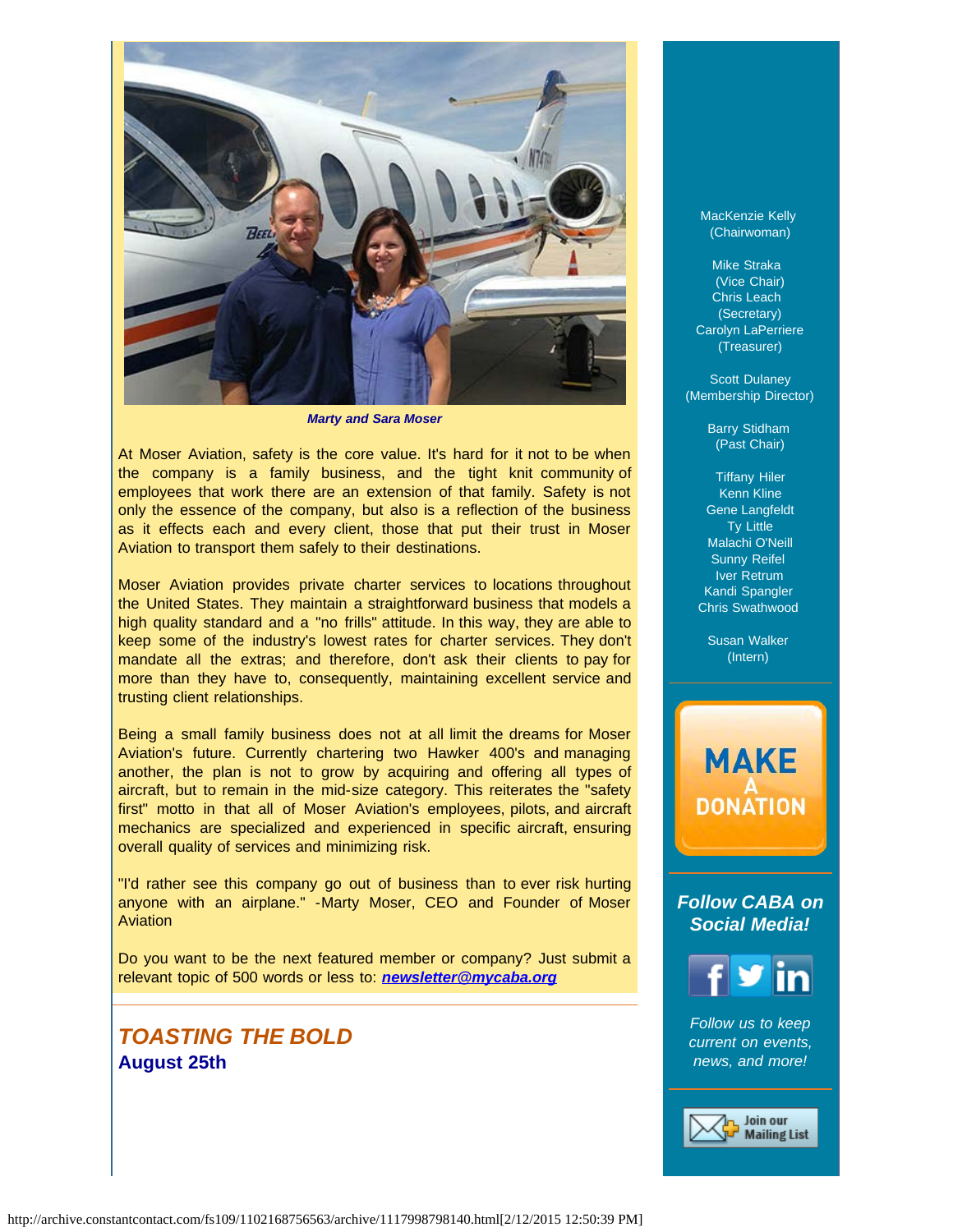

Toasting the Bold is a wine tasting event to benefit the That Others May Live Foundation. The That Others May Live Foundation provides critical support, scholarships, and immediate tragedy assistance for the families of United States Air Force Rescue Heroes who are killed or severely wounded in operational or training missions.

## **[GET TICKETS](http://thatothersmaylive.us8.list-manage.com/track/click?u=488972acfa0b7bcf0dfad6f6c&id=9db418a44e&e=24c3fa00a7&utm_source=Newsletter+August+2014&utm_campaign=August+2014+Newsletter&utm_medium=email)**

[BE A SPONSOR](mailto:kori@mcclurg.net)

*SIGN THE PETITION to*  **Support Colorado Aviation**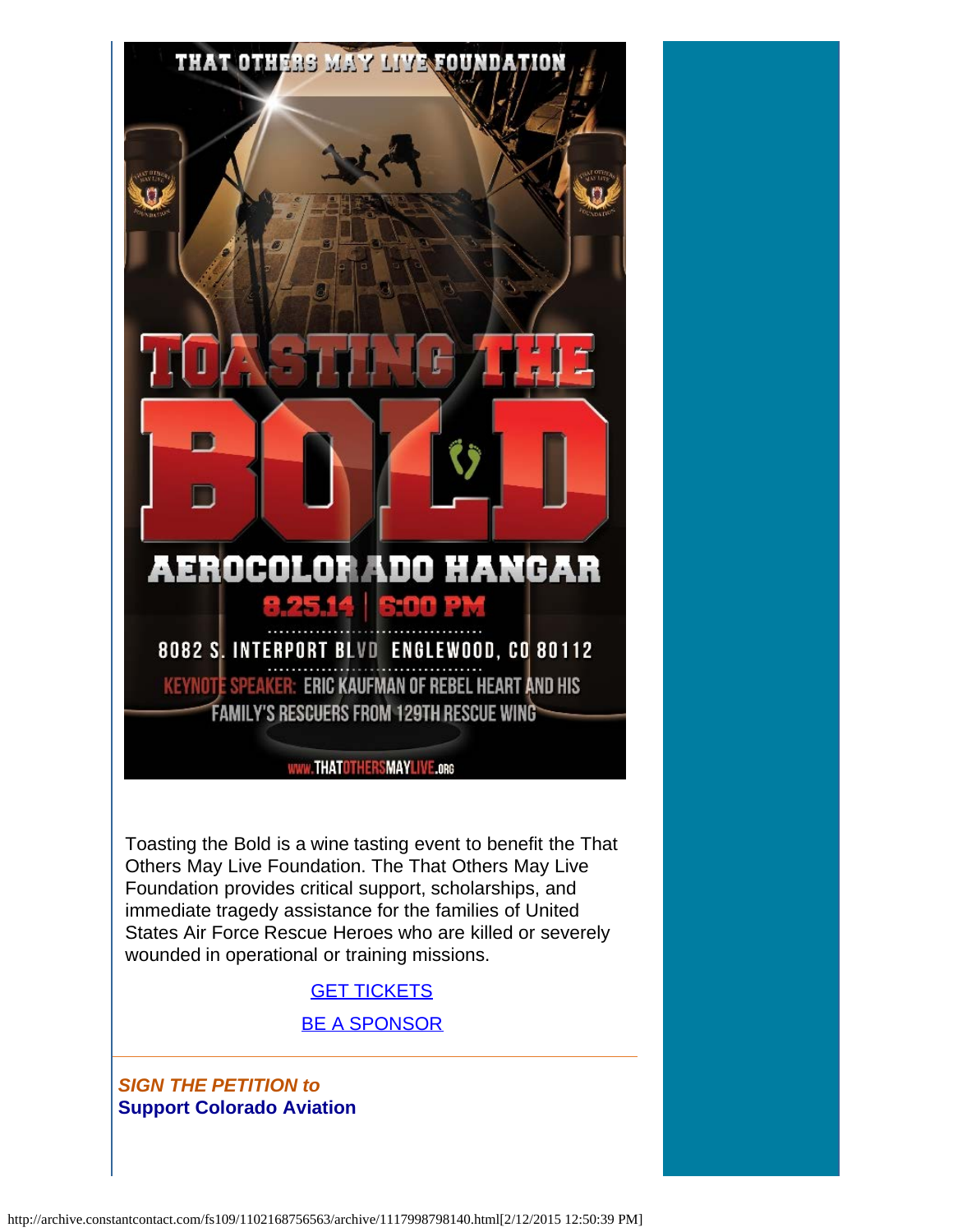

The Support Colorado Aviation Project is a collaborative effort by numerous Colorado Aviation Groups. The goal of the plate project is to raise awareness to the impact of aviation across the State of Colorado and how aviation impacts a multitude of Colorado industries.

Check out recent news articles supporting the License Plate Project: [AOPA,](http://www.aopa.org/News-and-Video/All-News/2014/June/11/Colorado-petition-seeks-aviation-license-plate.aspx?utm_source=Newsletter+August+2014&utm_campaign=August+2014+Newsletter&utm_medium=email) [NBAA](http://www.nbaa.org/advocacy/regional/20140704-proposed-license-plate-would-support-colorado-aviation.php?utm_source=Newsletter+August+2014&utm_campaign=August+2014+Newsletter&utm_medium=email)[, Montrose Mirror \(A](http://montrosemirror.com/wp-content/uploads/2014/07/ISSUE88.pdf?utm_source=Campaign+Created+2014%2F07%2F15%2C+7%3A14+AM&utm_campaign=ISSUE88&utm_medium=email&utm_source=Newsletter+August+2014&utm_campaign=August+2014+Newsletter&utm_medium=email)fter clicking the link, scroll to page 30), [General Aviation News,](http://generalaviationnews.com/2014/06/30/colorado-support-aviation-license-plate-introduced/?utm_source=Newsletter+August+2014&utm_campaign=August+2014+Newsletter&utm_medium=email) [Aviation International News](http://www.ainonline.com/aviation-news/ainalerts/2014-06-19/colorado-aviation-groups-seek-signatures-aviation-license-plate-project?utm_source=Newsletter+August+2014&utm_campaign=August+2014+Newsletter&utm_medium=email)

*[Visit SupportColoradoAviation.com for more info and to sign the petition](http://www.supportcoloradoaviation.com/?utm_source=Newsletter+August+2014&utm_campaign=August+2014+Newsletter&utm_medium=email)*[.](http://www.supportcoloradoaviation.com/?utm_source=Newsletter+August+2014&utm_campaign=August+2014+Newsletter&utm_medium=email)

## *VOLUNTEERS WANTED* **Committees can use your help!**

Serving on a committee is a great way to network with fellow aviation professionals in all areas. All of our volunteers are people just like yourself who put a little extra effort into doing the things that make CABA a better organization. Join the CABA action team and you *WILL* have a positive impact on the aviation community in Colorado.

Standing Committees are: Legislative, Educational Outreach, Membership, Regional Groups, Industry Groups, and Marketing/Communications. *They ALL welcome more participation!*

# **VOLUNTEER**

*Or contact: [info@mycaba.org](mailto:info@mycaba.org)*

## *CALL TO ACTION*  **Help defeat user fees!**

The FY 2015 budget proposal submitted by President Obama contains per-flight user fees targeting turbine-powered GA aircraft.